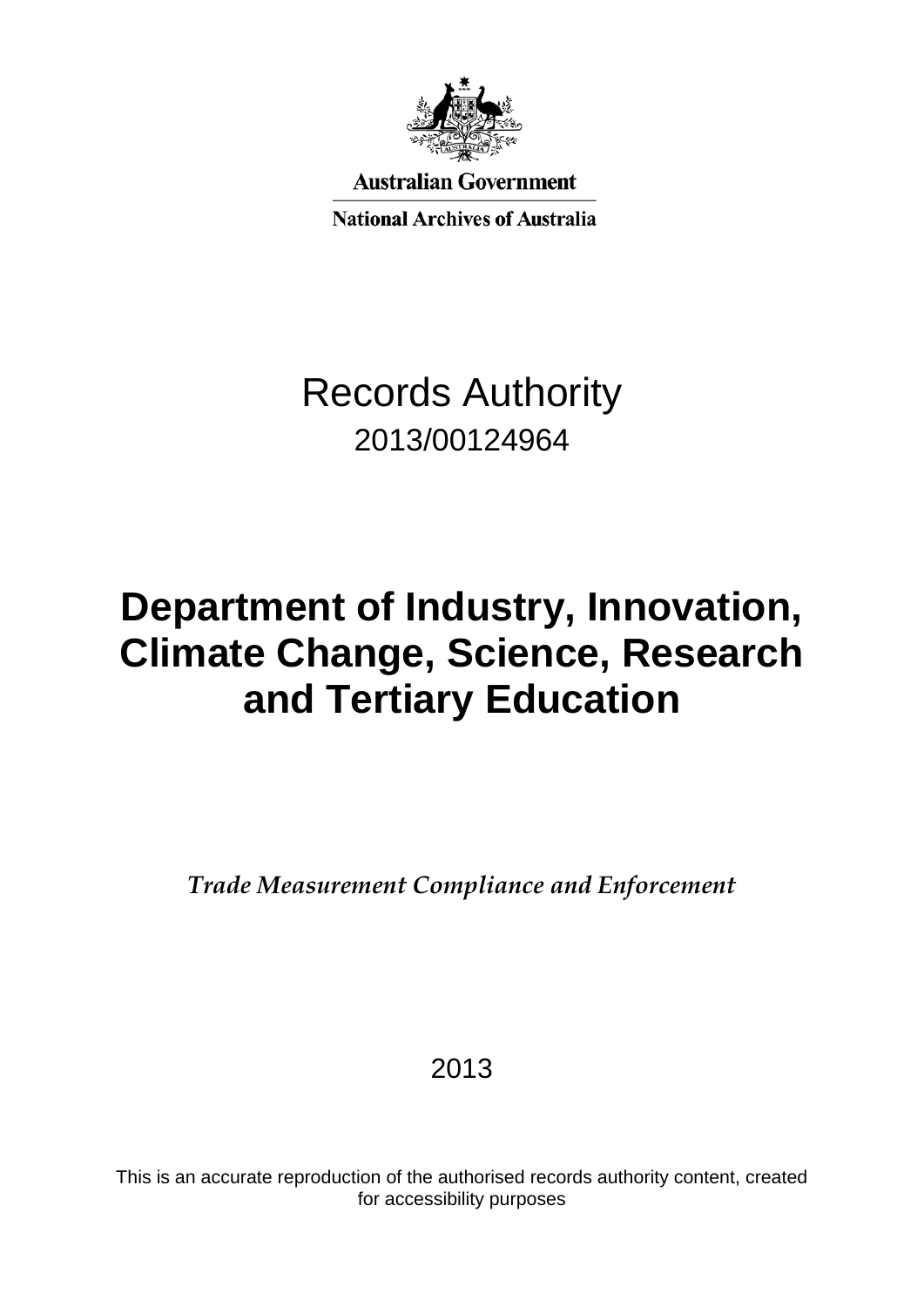#### **CONTENTS**

|                                              | - 3 |
|----------------------------------------------|-----|
| CONTACT INFORMATION                          |     |
|                                              |     |
| TRADE MEASUREMENT COMPLIANCE AND ENFORCEMENT | 6   |

© Commonwealth of Australia 2013

This work is copyright. Apart from any use as permitted under the *Copyright Act 1968,* no part may be reproduced by any process without prior written permission from the National Archives of Australia. Requests and inquiries concerning reproduction and rights should be directed to the Publications Manager, National Archives of Australia, PO Box 7425, Canberra Mail Centre ACT 2610, Australia.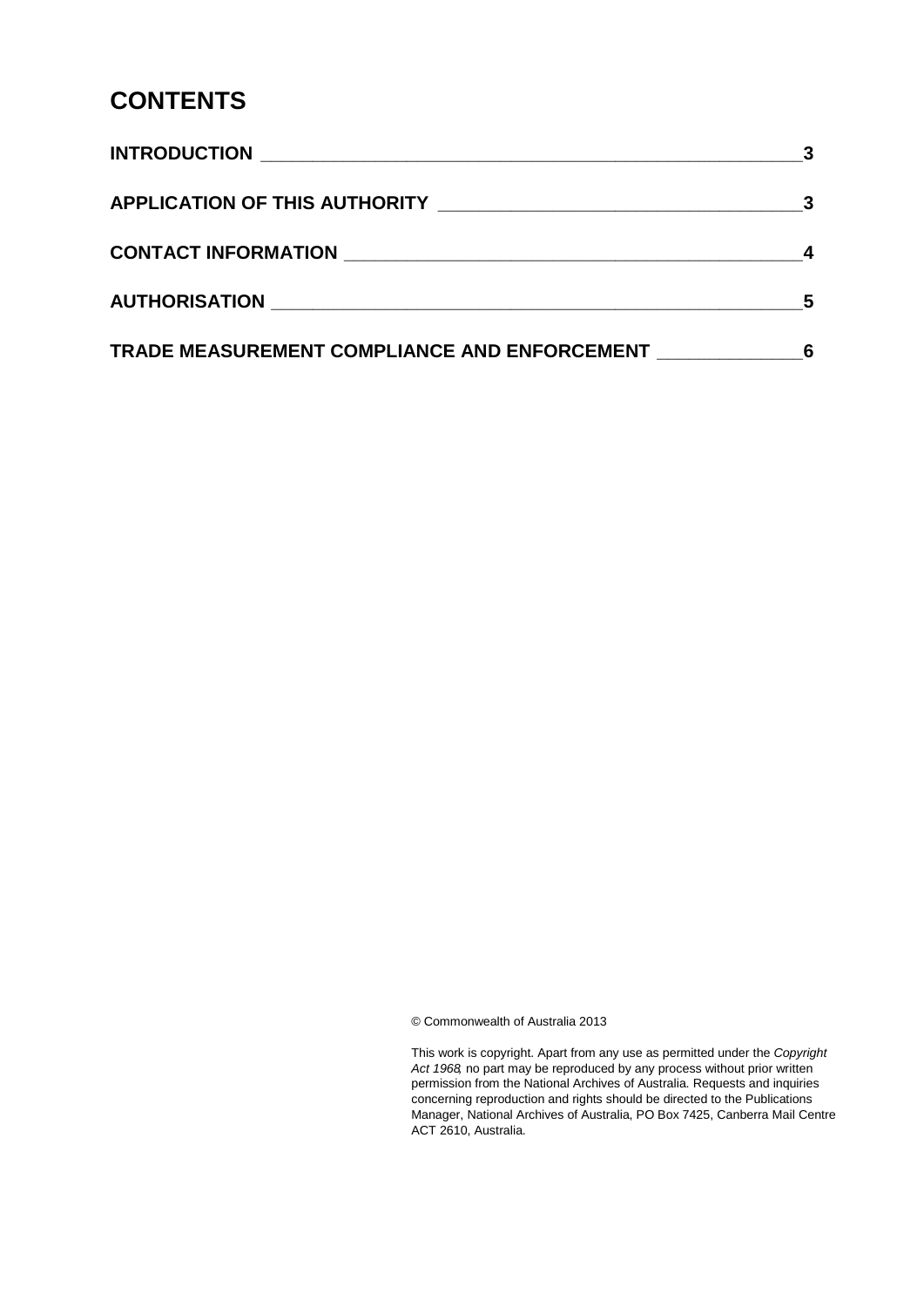### <span id="page-2-0"></span>**INTRODUCTION**

The Department of Industry, Innovation, Climate Change, Science, Research and Tertiary Education and the National Archives of Australia have developed this Records Authority to set out the requirements for keeping or destroying records for the core business area of Trade Measurement Compliance and Enforcement. It represents a significant commitment on behalf of the Department of Industry, Innovation, Climate Change, Science, Research and Tertiary Education to understand, create and manage the records of its activities.

This Authority is based on the identification and analysis of the business of the Department of Industry, Innovation, Climate Change, Science, Research and Tertiary Education. It takes into account the agency's legal and organisational records management requirements, and the interests of stakeholders, the agency and the National Archives of Australia.

The Authority sets out those records that need to be retained as national archives and specifies the minimum length of time that temporary records need to be kept. This Authority gives the Department of Industry, Innovation, Climate Change, Science, Research and Tertiary Education permission under the *Archives Act 1983*, for the destruction of the temporary records described after the minimum retention period has expired. Retention periods for these temporary records are based on: an assessment of business needs; broader organisational accountability requirements; and community expectations, and are approved by the National Archives of Australia on the basis of information provided by the agency.

As changes in circumstances may affect future records management requirements, the periodic review of this Authority is recommended. All amendments must be approved by the National Archives.

#### <span id="page-2-1"></span>**APPLICATION OF THIS AUTHORITY**

- **1.** This Authority is to be used to determine how long records must be kept. Records are matched to the relevant core business and records class in the Authority:
	- where the minimum retention period has expired and the records are not needed for agency business they should be destroyed as authorised in this Authority;
	- Records that have not reached the minimum retention period must be kept until they do; and
	- Records that are identified as Retain as National Archives (RNA) are to be transferred to the National Archives of Australia for preservation.
- 2. This Authority should be used in conjunction with general records authorities such as:
	- the Administrative Functions Disposal Authority (AFDA) and/or AFDA Express issued by the National Archives to cover business processes and records common to Australian Government agencies;
	- General Records Authority (31) For source (including original) records that have been copied, converted or migrated.
- 3. The Normal Administrative Practice (NAP) provision of the *Archives Act 1983* gives agencies permission to destroy certain records without formal authorisation. This usually occurs where records are duplicated, facilitative or for short-term use only. NAP does not replace arrangements agreed to in this Authority but can be used as a tool to assist in identifying records for destruction together with an agency's Records Authority or Authorities, and with AFDA and AFDA Express. The National Archives recommends that agencies develop and implement a Normal Administrative Practice policy. Advice and guidance on destroying records as a normal administrative practice and on how to develop an agency NAP policy is available from the National Archives' website at **[www.naa.gov.au](http://www.naa.gov.au/)**.
- 4. Records that are reasonably likely to be needed as evidence in a current or future judicial proceeding or are subject to a request for access under the *Archives Act 1983,* the *Freedom of Information Act 1982* or any other relevant Act must not be destroyed until the action has been completed.
- 5. Records subject to a disposal freeze must not be destroyed until the freeze has been lifted. Further information about disposal freezes and whether they affect the application of this Authority is available from the National Archives website at **[www.naa.gov.au.](http://www.naa.gov.au/)**
- 6. Where the method of recording information changes (for example from a manual system to an electronic system, or when information is migrated from one system to a new system) this authority can still be applied, providing the records document the same core business. The information must be accessible for the period of time prescribed in this Authority. The Department of Industry, Innovation, Climate Change,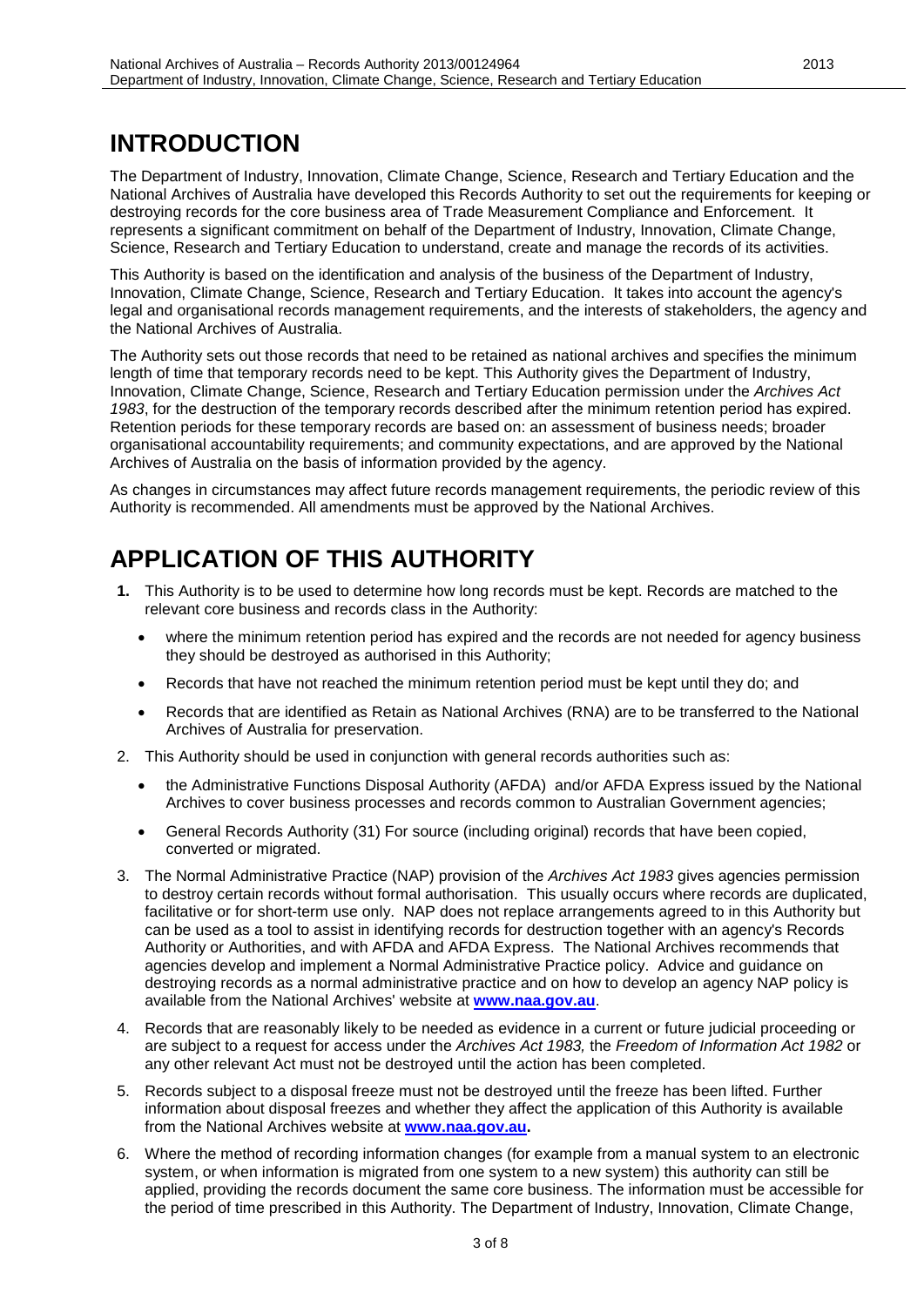Science, Research and Tertiary Education will need to maintain continuing access to the information, including digital information, for the periods prescribed in this records authority or until the information is transferred into the custody of the National Archives.

- 7. In general, retention requirements indicate a minimum period for retention. The Department of Industry, Innovation, Climate Change, Science, Research and Tertiary Education may extend minimum retention periods if it considers that there is an administrative need to do so, without further reference to the National Archives. Where the Department of Industry, Innovation, Climate Change, Science, Research and Tertiary Education believes that its accountability will be substantially compromised because a retention period or periods are not adequate, it should contact the National Archives for review of the retention period.
- 8. Records coming within 'Retain as national archives' classes in this Authority have been determined to be part of the archival resources of the Commonwealth under section 3C of the *Archives Act 1983*. The determination of Commonwealth records as archival resources of the Commonwealth obliges agencies to transfer the records to the National Archives when they cease to be current and, in any event, within 15 years of the records coming into existence, under section 27 of the *Archives Act 1983*.
- 9. Records in the care of agencies should be appropriately stored, managed and preserved. Agencies need to meet this obligation to ensure that the records remain authentic and accessible over time. Under section 31 of the *Archives Act 1983*, access arrangements are required for records that become available for public access including those records that remain in agency custody.
- 10. Appropriate arrangements should be made with the National Archives when records are to be transferred into custody. The National Archives accepts for transfer only those records designated as national archives.
- 11. Advice on how to use this Authority is available from the Department of Industry, Innovation, Climate Change, Science, Research and Tertiary Education records manager. If there are problems with the application of the Authority that cannot be resolved, please contact the National Archives.

#### <span id="page-3-0"></span>**CONTACT INFORMATION**

For assistance with this authority or for advice on other records management matters, please contact National Archives' Agency Service Centre.

| Queen Victoria Terrace        | Tel:     | $(02)$ 6212 3610         |
|-------------------------------|----------|--------------------------|
| Parkes ACT 2600               | Fax:     | (02) 6212 3989           |
| PO Box 7425                   | Email:   | recordkeeping@naa.gov.au |
| Canberra Mail Centre ACT 2610 | Website: | www.naa.gov.au           |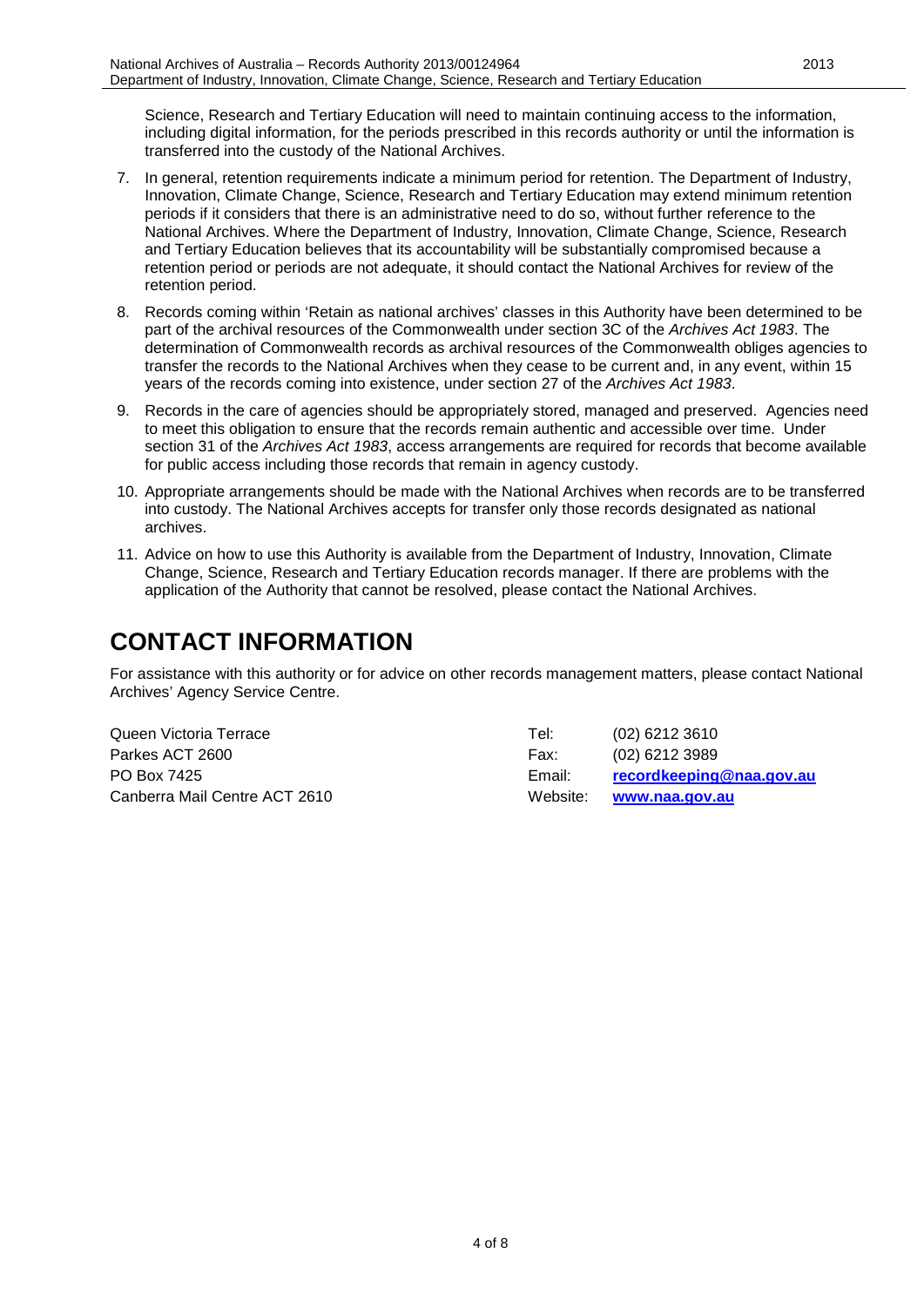### <span id="page-4-0"></span>**AUTHORISATION**

#### **RECORDS AUTHORITY 2013/00124964**

| Person to whom notice of<br>authorisation is given: | Dr Don Russell<br>The Secretary<br>Department of Industry, Innovation, Climate Change,<br>Science, Research and Tertiary Education<br>GPO Box 9839 Canberra ACT 2602 |
|-----------------------------------------------------|----------------------------------------------------------------------------------------------------------------------------------------------------------------------|
|-----------------------------------------------------|----------------------------------------------------------------------------------------------------------------------------------------------------------------------|

| <b>Purpose:</b>     | Authorises arrangements for the disposal of records in accordance with<br>Section 24(2)(b) of the Archives Act 1983.                                                                            |
|---------------------|-------------------------------------------------------------------------------------------------------------------------------------------------------------------------------------------------|
|                     | Determines records classed as 'Retain as national archives' in this<br>Records Authority to be part of the archival resources of the<br>Commonwealth under section 3C of the Archives Act 1983. |
|                     |                                                                                                                                                                                                 |
| <b>Application:</b> | All core business records relating to Trade Measurement Compliance<br>and Enforcement.                                                                                                          |
|                     |                                                                                                                                                                                                 |

This authority gives permission for the destruction, retention or transfer to the National Archives of Australia of the records described. This authority will apply only with the consent of the agency currently responsible for the business documented in the records described.

**Authorised by Date of issue:**

David Fricker 18 June 2013

Director-General National Archives of Australia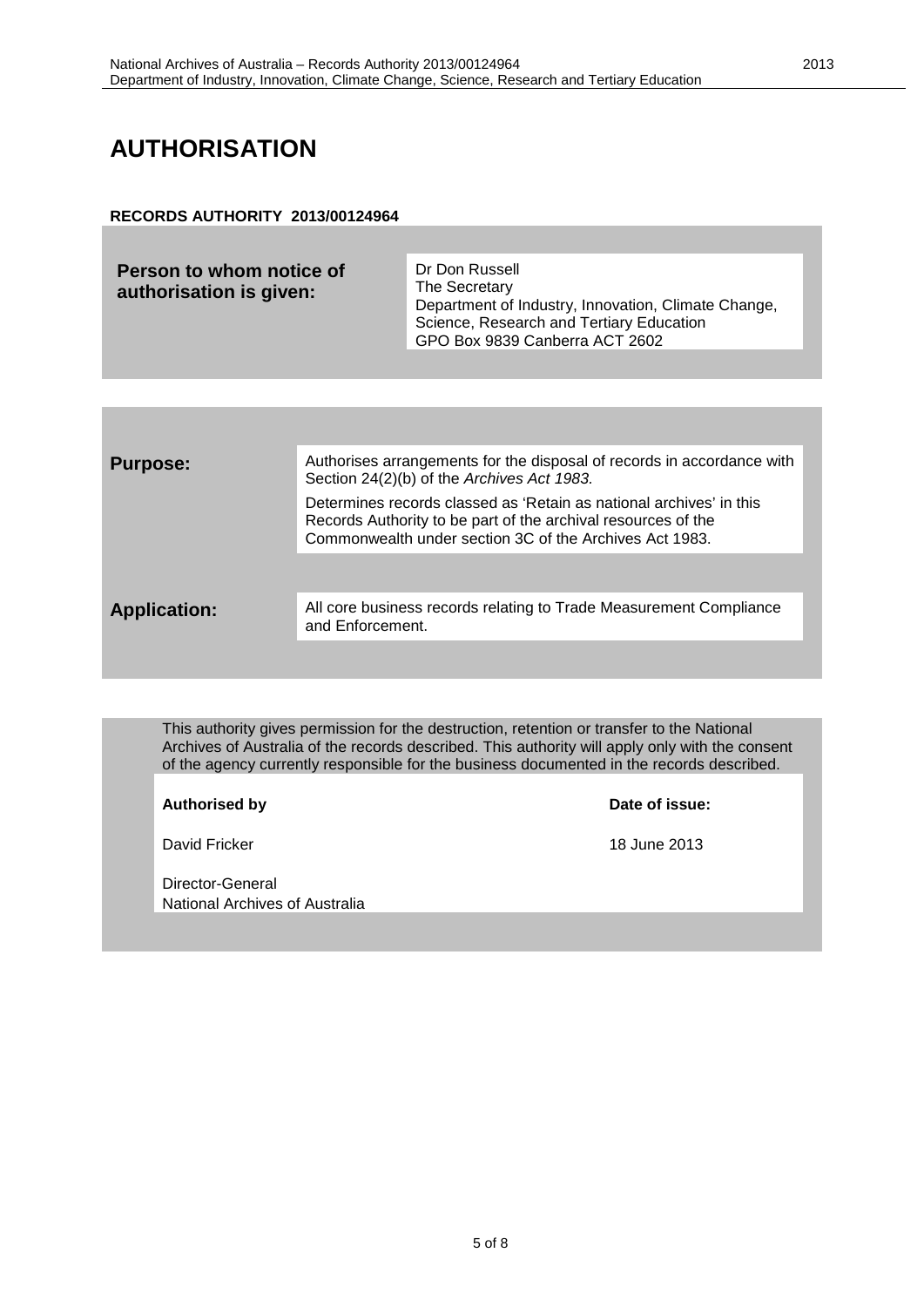## <span id="page-5-0"></span>**TRADE MEASUREMENT COMPLIANCE AND ENFORCEMENT**

2013

The core business of administering national trade measurement compliance and enforcement with trade measurement legislation.

Processes and activities under this core business include:

- planning and reporting in relation to compliance activities, including site visits;
- developing internal trade measurement compliance policies, procedures, guidelines and technical directions;
- developing and disseminating industry and consumer guidance;
- liaising and consulting with stakeholders, including initiatives that raise awareness;
- monitoring of trade practice, including verification of measuring instruments used for trade;
- licensing and monitoring the verification activities of business (known as servicing) and public weighbridge licensees;
- investigating complaints and resolving problems relating to trade measurement activities
- checking pre-packages for correct packer identification, measurement markings and accurate measure; and
- enforcement actions including issuing infringement notices and prosecution action.

The performance of the core business is supported by administrative tasks such as:

- receiving and responding to general enquiries; and
- identifying, assessing and managing risk.

*For the provision of accredited training, use ACCREDITED TRAINING.*

*For laboratory accreditation in accordance with industry standards, use LABORATORY QUALITY MANAGEMENT.*

*For any aspect of the development and maintenance of the national trade measurement system, including industry policy and planning, use METROLOGICAL COORDINATION.*

*For the provision of trade measurement services by the agency, use METROLOGICAL SERVICES.*

*For the management of specialised buildings used for trade measurement compliance and enforcement purposes, use PROPERTY MANAGEMENT (SPECIAL BUILDINGS).*

*For the design and development of scientific equipment; and measurement standards use, SCIENTIFIC RESEARCH.*

*For compensation paid to businesses for any damages incurred during compliance inspections, use COMPENSATION.*

*For the publication of guidelines, brochures decisions and notifications use PUBLICATION.*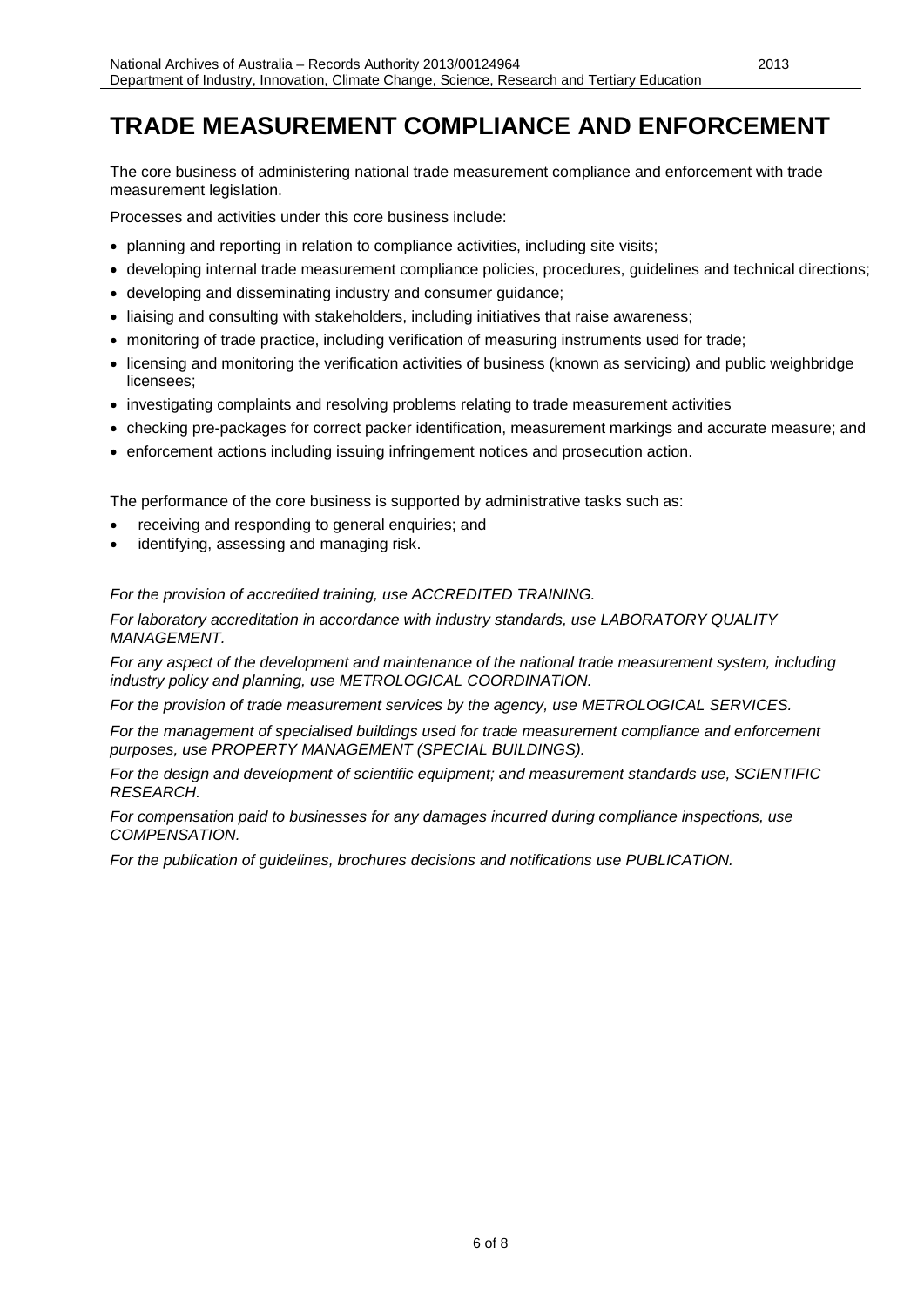#### **TRADE MEASUREMENT COMPLIANCE AND ENFORCEMENT**

| Class no | <b>Description of records</b>                                                                                                                                                                                                                                                                                                                                                                                                                                                                                                                                                                                                                                                                                                                                                                                                                                                                                                                                                                                                                                                                                                                                                                                                                                                                                                                                                                                                                                                                                                                                                                                                                                                                                                                                                                                                                                                                                                                                                                                                                                                                  | <b>Disposal</b><br>action                                                    |
|----------|------------------------------------------------------------------------------------------------------------------------------------------------------------------------------------------------------------------------------------------------------------------------------------------------------------------------------------------------------------------------------------------------------------------------------------------------------------------------------------------------------------------------------------------------------------------------------------------------------------------------------------------------------------------------------------------------------------------------------------------------------------------------------------------------------------------------------------------------------------------------------------------------------------------------------------------------------------------------------------------------------------------------------------------------------------------------------------------------------------------------------------------------------------------------------------------------------------------------------------------------------------------------------------------------------------------------------------------------------------------------------------------------------------------------------------------------------------------------------------------------------------------------------------------------------------------------------------------------------------------------------------------------------------------------------------------------------------------------------------------------------------------------------------------------------------------------------------------------------------------------------------------------------------------------------------------------------------------------------------------------------------------------------------------------------------------------------------------------|------------------------------------------------------------------------------|
| 61311    | Records documenting:<br>appeals made against decisions which are controversial, or where<br>precedents are set, or lead to policy or legislative review, or major<br>procedural change, or are of significant public interest demonstrated by<br>publication or broadcast in news media. Includes appeals to higher<br>authorities such as the Administrative Appeals Tribunal and the Federal<br>Court;<br>briefs of evidence for prosecution of criminal offences where there is no<br>$\bullet$<br>court order or clause in the settlement agreement to destroy the brief or<br>return it to the source as a part of the settlement agreement;<br>the investigation and enforcement of penalties in serious, provocative, or<br>$\bullet$<br>controversial cases of industry non-compliance with trade measurement<br>regulatory requirements such as those that lead to legislative review or<br>parliamentary debate, or significant public interest by publication or<br>broadcast in news media, set an operational or procedural precedent, or<br>result in policy change or major procedural change, withdrawal of<br>products or where a faulty product has led to death or serious injury;<br>legal proceedings related to the agency's delegated responsibilities of<br>$\bullet$<br>enforcing trade measurement legislation which relate to<br>investigative/enforcement matters that have far-reaching corporate,<br>social, economic, environmental, national or international implications, or<br>where precedent is set, or are controversial, or of significant public<br>interest demonstrated by publication or broadcast in news media, or result<br>in review or major changes to policy, procedures or legislation;<br>monitoring and inspection activities that lead to legislative review, or<br>٠<br>significant public interest by publication or broadcast in news media, or<br>set an operational or procedural precedent, or result in policy change or<br>major procedural change; and<br>master set of technical directions issued to inspectors.<br>$\bullet$ | Retain as<br>national<br>archives                                            |
| 61312    | Registers and summary databases documenting: trade measurement<br>compliance licensing, complaint, exhibits, test results, restricted persons and<br>investigations.                                                                                                                                                                                                                                                                                                                                                                                                                                                                                                                                                                                                                                                                                                                                                                                                                                                                                                                                                                                                                                                                                                                                                                                                                                                                                                                                                                                                                                                                                                                                                                                                                                                                                                                                                                                                                                                                                                                           | Destroy 20<br>years after<br>last action                                     |
| 61313    | Records documenting the licensing and monitoring of verification activities of<br>business (known as servicing) and public weighbridge licensees. Includes:<br>applications;<br>assessments;<br>٠<br>certificates;<br>$\bullet$<br>licensing agreements;<br>$\bullet$<br>reports;<br>٠<br>notices and orders; and<br>associated correspondence.                                                                                                                                                                                                                                                                                                                                                                                                                                                                                                                                                                                                                                                                                                                                                                                                                                                                                                                                                                                                                                                                                                                                                                                                                                                                                                                                                                                                                                                                                                                                                                                                                                                                                                                                                | Destroy 7<br>years after<br>expiry or other<br>termination of<br>the licence |